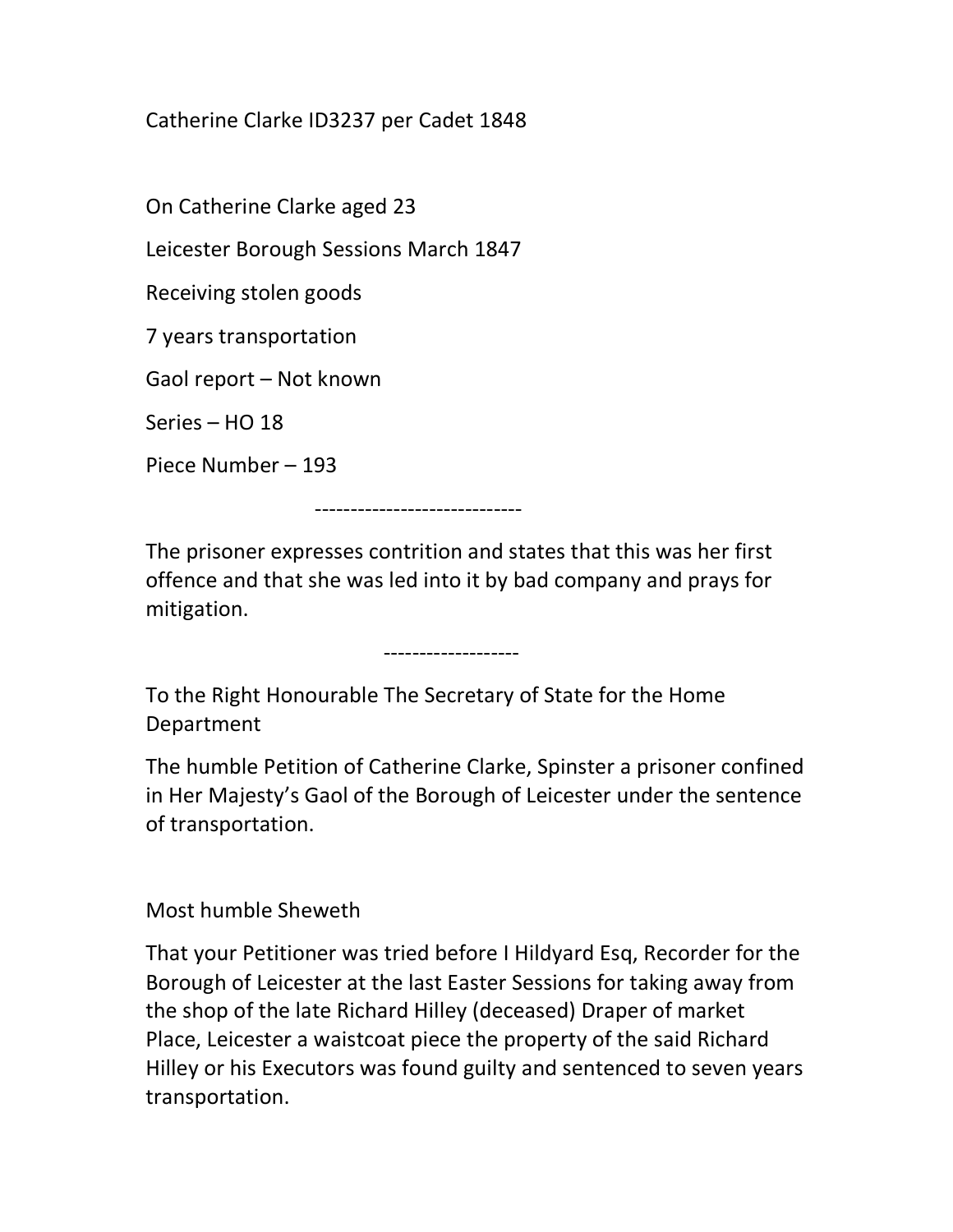That your Petitioner most humbly begs leave to state that this is the first offence, that she had been imprisoned for and that she should never have thought of committing the felony if not persuaded to do so by being led into the company of bad women.

That your Petitioner since her confinement in gaol had fully repented of her bad conduct in committing this offence against the Laws of her Country as is fully sensible that she ought to be punished for it.

That your petitioner most humbly implores that the Right Honourable the Secretary of State will be pleased to recommend to Her Most Gracious Majesty to mitigate her sentence from that of transportation to imprisonment for such a period as Her Most Gracious Majesty may be pleased to direct and that your Petitioner promises to use her utmost endeavour to make the best use of her time by penitence in order that at the end of her punishment she may become a good, upright, honest and useful member of society.

And your Petitioner as in duty bound will ever most humbly pray.

Catherine Clarke

------------------------

20th April 1847

We the undersigned inhabitants of the Borough of Leicester do most strongly recommend to the Right Honourable The Secretary of State to take into his consideration and recommend that the prayer of the Petitioner may be granted so that her sentence may be mitigated to that of imprisonment for a shorter period:

Thomas Bentley – Hosier

James Ratcliffe

William Steemson

James Goddard.

And a further 36 signatures